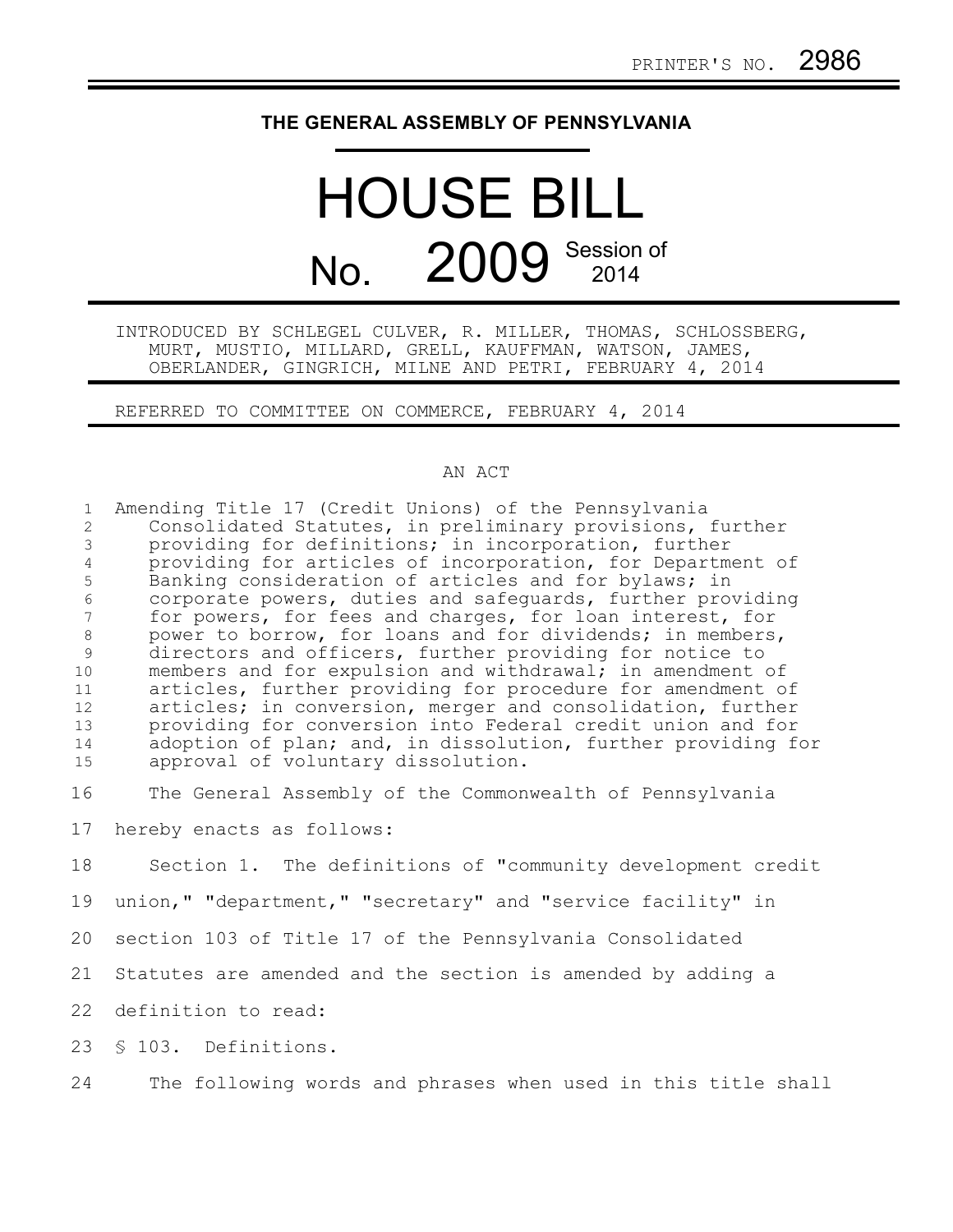| 1  | have the meanings given to them in this section unless the                               |
|----|------------------------------------------------------------------------------------------|
| 2  | context clearly indicates otherwise:                                                     |
| 3  | $\star$ $\star$ $\star$                                                                  |
| 4  | "Community development credit union." A credit union which                               |
| 5  | is designated as a low-income credit union by the [Department of                         |
| 6  | Banking] department.                                                                     |
| 7  | $\star$ $\star$ $\star$                                                                  |
| 8  | "Department." The Department of Banking and Securities of                                |
| 9  | the Commonwealth.                                                                        |
| 10 | $\star$ $\star$ $\star$                                                                  |
| 11 | "Officer." Any of the following:                                                         |
| 12 | The chief executive officer or equivalent.<br>(1)                                        |
| 13 | (2)<br>The president.                                                                    |
| 14 | The chief financial officer or equivalent.<br>(3)                                        |
| 15 | (4)<br>The treasurer.                                                                    |
| 16 | (5)<br>The secretary.                                                                    |
| 17 | Any assistant chief executive officers or their<br>(6)                                   |
| 18 | equivalents, including vice presidents.                                                  |
| 19 | $\star$ $\star$ $\star$                                                                  |
| 20 | ["Secretary." The Secretary of Banking of the Commonwealth                               |
| 21 | or the secretary's designee.]                                                            |
| 22 | "Service facility." A subsidiary office of the credit union                              |
| 23 | such as an automated teller machine, kiosk or other type of                              |
| 24 | facility as determined by the [Department of Banking] department                         |
| 25 | which is not capable of offering the same or approximately the                           |
| 26 | same level of service that can be found at the principal office                          |
| 27 | of the credit union.                                                                     |
| 28 | $\star$ $\star$ $\star$                                                                  |
| 29 | Section 2. Sections 303, 304 heading, 305(a), (b), (d) (3)                               |
| 30 | and $(d.1) (1)$ , $(3)$ , $(4)$ , $(7)$ , $(8)$ and $(9)$ , $501(b) (10)$ , $509(c)$ and |

20140HB2009PN2986 - 2 -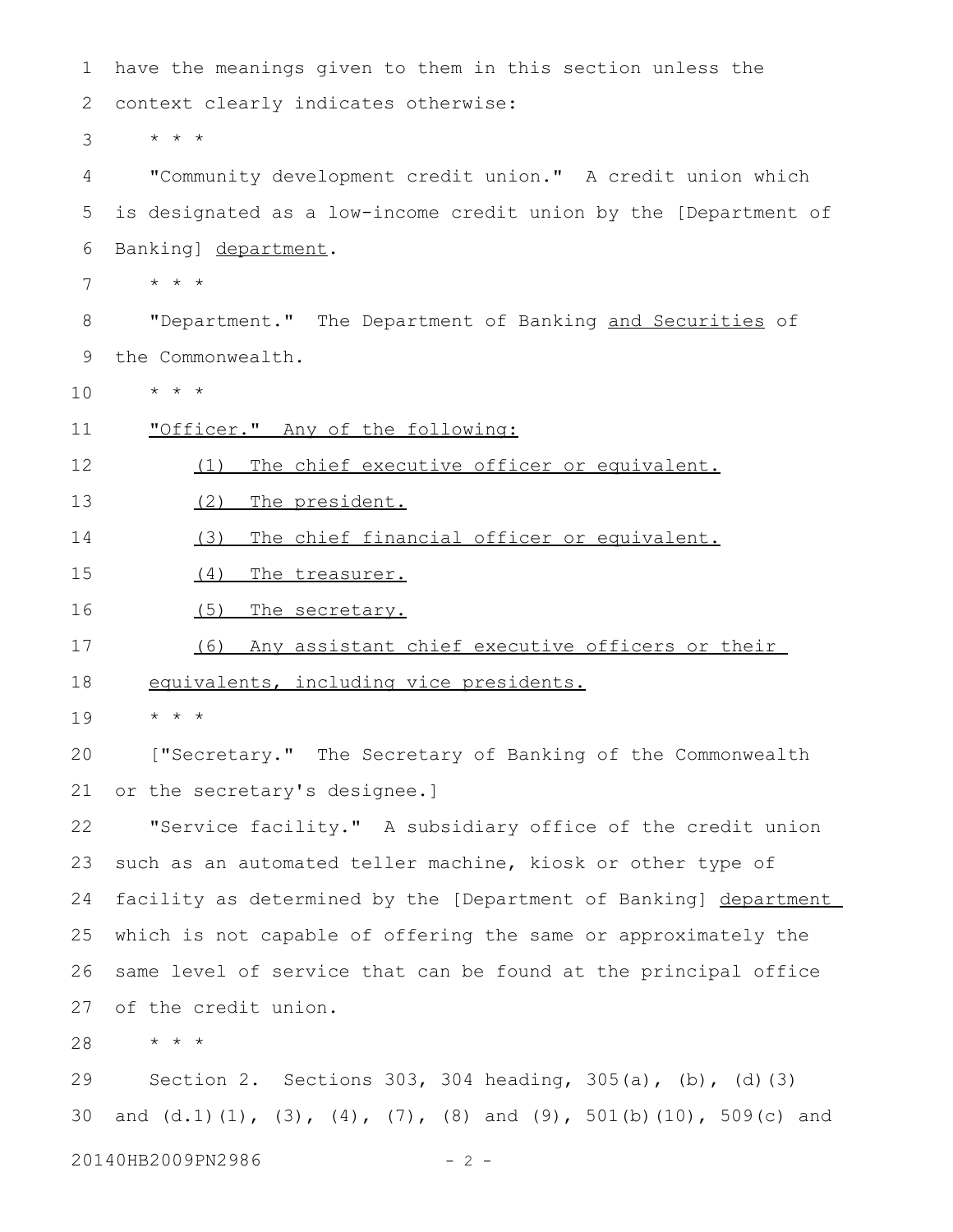(d), 510(a) and (b), 511(a), 512, 514(b), 704, 705, 901, 1101(a) (1), 1104(a) and 1302(a)(2) of Title 17 are amended to read: § 303. Articles of incorporation. 1 2 3

(a) General rule.--Articles of incorporation shall be signed by each of the incorporators. The articles of incorporation shall set forth: 4 5 6

(1) The name of the proposed credit union, which shall contain the words "credit union." 7 8

(2) The class of services to be performed by the credit union, which services shall be within the scope of activities of such associations as set forth in this title. 9 10 11

(3) The principal place where its business is to be transacted, which shall be within this Commonwealth. 12 13

(4) The term for which it is to exist, which may be perpetual. 14 15

16

(5) The par value of its shares.

(6) The names and post office addresses of the incorporators, and the number of shares subscribed by each. 17 18

(7) The names and residences of each of the first directors, not less than five in number, who shall serve until the first annual meeting of the credit union, and the name and residence of the treasurer. 19 20 21 22

23

(8) The common bond of membership.

(9) Any provision, not inconsistent with law, which the incorporators may choose to insert for the regulation of the business and the internal affairs of the credit union. 24 25 26

(b) Maintenance of copies.--A copy of the original articles of incorporation of the credit union and all amendments thereto shall be maintained by the credit union. 27 28 29

§ 304. Department [of Banking] consideration of articles. 30

20140HB2009PN2986 - 3 -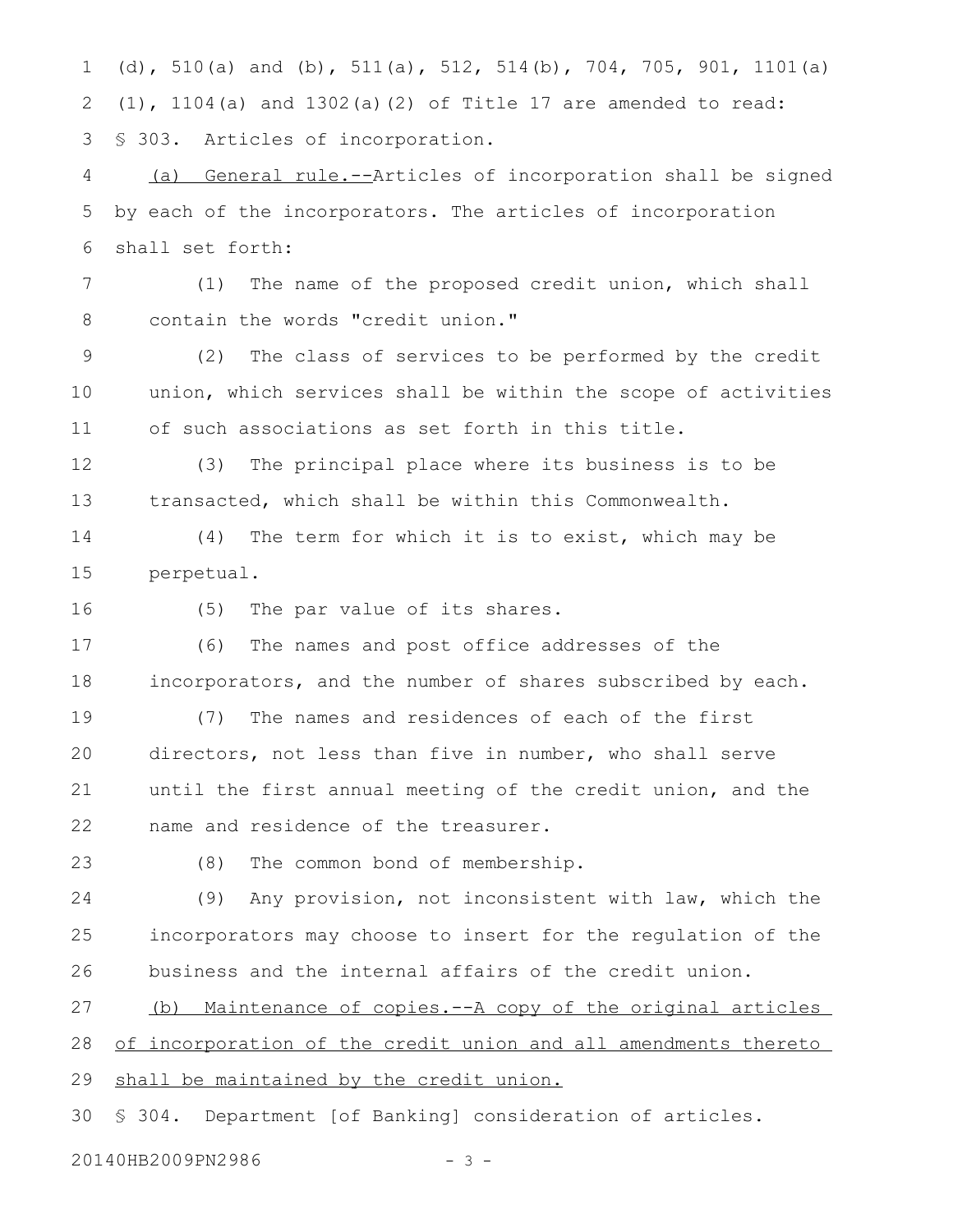\* \* \* 1

§ 305. Bylaws. 2

(a) General rule.--The original bylaws of a credit union shall be adopted by the incorporators of the credit union and copies shall be transmitted to the department along with the articles of incorporation as provided in this chapter. The original bylaws of the credit union and all amendments thereto shall be maintained by the credit union. 3 4 5 6 7 8

9

(b) Board-initiated bylaw amendments.--

(1) Bylaws may be amended or repealed by the affirmative vote of a majority of directors at any regular or special meeting of the board. Whenever the board of directors amends the bylaws, [written] notice thereof shall be given to the members prior to the next meeting of the members or within 90 days after such action by the board of directors, whichever is sooner. 10 11 12 13 14 15 16

[(2) Any amendment to or repeal of the bylaws adopted by the board of directors may be repealed or amended by a twothirds vote of the responding members. The member-initiated repeal or amendment of a bylaw passed by the board of directors may be conducted at an annual or special member meeting or conducted by mail ballot if the bylaws allow such a procedure. The vote must be held at least ten days after the mailing of the notice in paragraph (1).] 17 18 19 20 21 22 23 24

(3) [Notwithstanding paragraph  $(2)$ , the] The members of a credit union may amend the bylaws pursuant to procedures set forth in subsections (d), (d.1) and (d.2), whichever subsection is appropriate. 25 26 27 28

\* \* \* 29

(d) Member-initiated bylaw amendment or repeal for credit 20140HB2009PN2986 - 4 - 30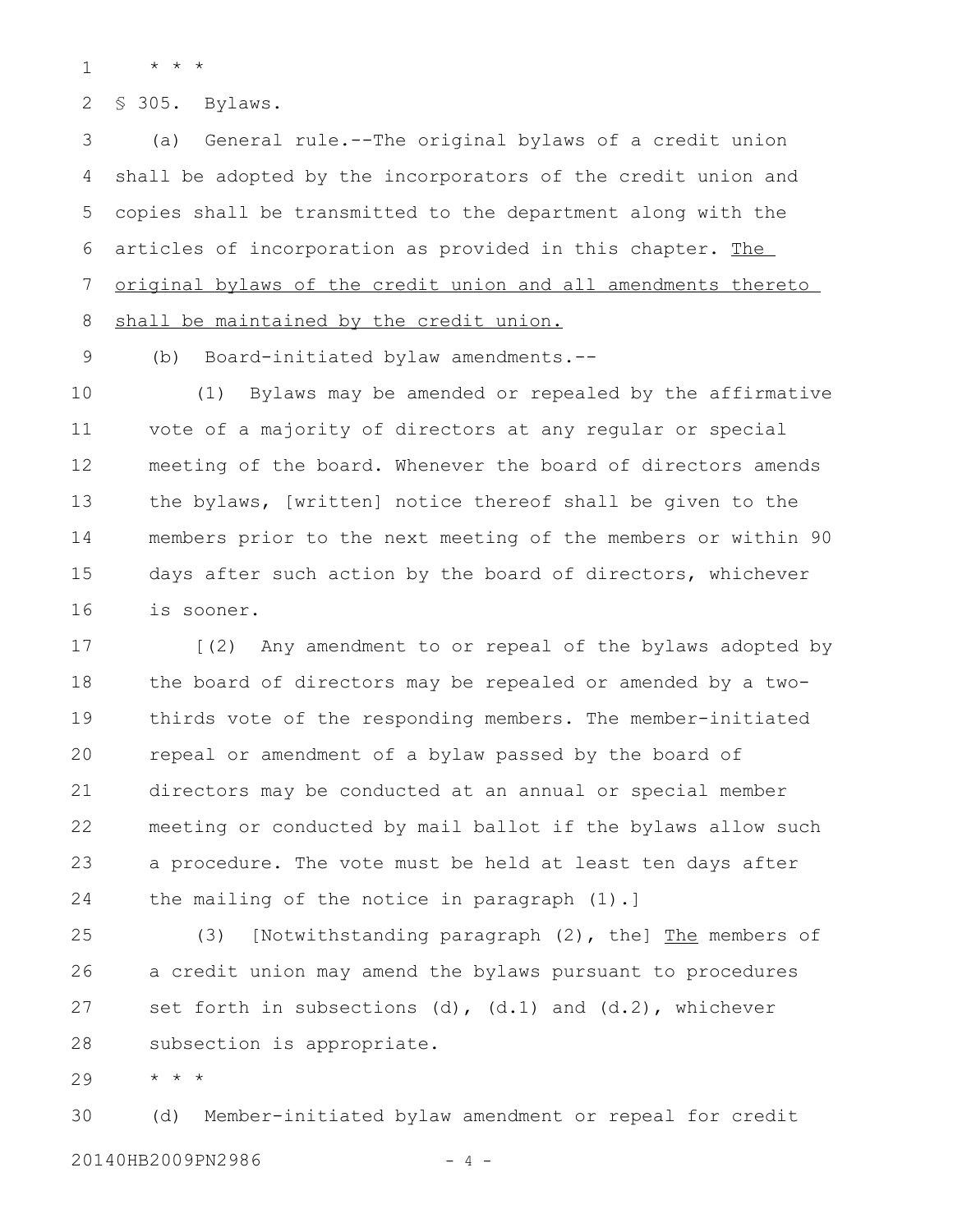unions with more than 10,000 members.-- 1

\* \* \* 2

(3) Whenever the board of directors receives a memberinitiated petition to amend or repeal the bylaws, [written] notice thereof shall be given to all members of the credit union within 90 days, and a mail ballot vote of the matter shall be held during a period of at least ten days after the mailing of the [notice and] ballot. 3 4 5 6 7 8

(d.1) Procedure.-- 9

\* \* \*

(1) To initiate the procedure to amend or repeal the bylaws set forth in subsection (d), a member of a credit union must [obtain the petition form from the department. The department shall date the petition form and file a copy of the form] circulate a petition to all members of the credit union. 10 11 12 13 14 15

16

(3) The member seeking to amend or repeal the bylaws shall [have 180 days from the receipt of the petition form from the department to] circulate the petition and obtain the requisite number of signatures from members of the credit union. The petition shall [be in a form provided by and approved by the department and shall] clearly identify the bylaw to be amended or repealed and include the language of the proposed bylaw. 17 18 19 20 21 22 23 24

[(4) On or before 180 days from the date the petition form was obtained from the department, the member seeking to amend or repeal the bylaws must file the petition with the department. The department shall indicate the date of filing on the petition and file the petition in the records of the department. The department shall send a copy of the petition 25 26 27 28 29 30

20140HB2009PN2986 - 5 -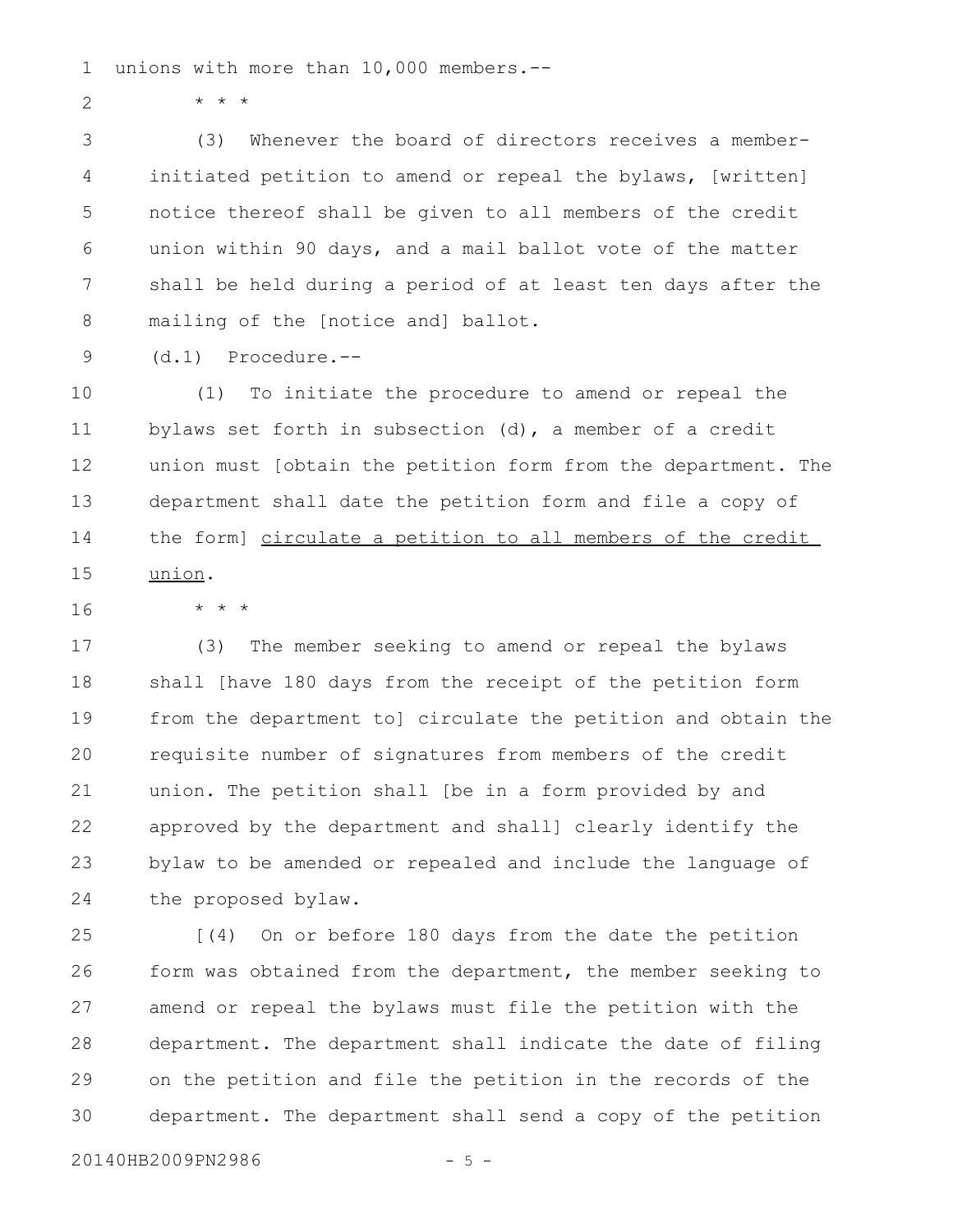to the secretary of the credit union.] 1

\* \* \*

2

(7) Any member seeking to contest a determination by the credit union not to mail the [notice and] ballot provided for in subsection (d) may file a complaint with the department within 30 days of receiving [written] notice from the secretary of the credit union's decision not to mail such [notice and] ballot, and the department shall adjudicate the matter. 3 4 5 6 7 8 9

(8) The department may provide any person or governmental entity with a copy of the petition [form] as well as any complaints filed with the department and other documents related to the ballot procedure. 10 11 12 13

(9) If the credit union mails the [notice and] ballot provided for in subsection (d) or is ordered to do so by the department, then the credit union shall [send] provide an official notice to all members of the credit union, prepare and mail the ballots, arrange for tallying of the votes and report the results to all members in accordance with subsection (d). 14 15 16 17 18 19 20

\* \* \* 21

§ 501. Powers. 22

\* \* \*

\* \* \* 23

(b) Special powers.--A credit union shall have the following special powers: 24 25

26

(10) To hold, purchase, mortgage, alter, improve and sell fixed assets, meaning such real property, and furniture and fixtures to be used therein, as the purposes of the credit union require and which the credit union occupies or 27 28 29 30

20140HB2009PN2986 - 6 -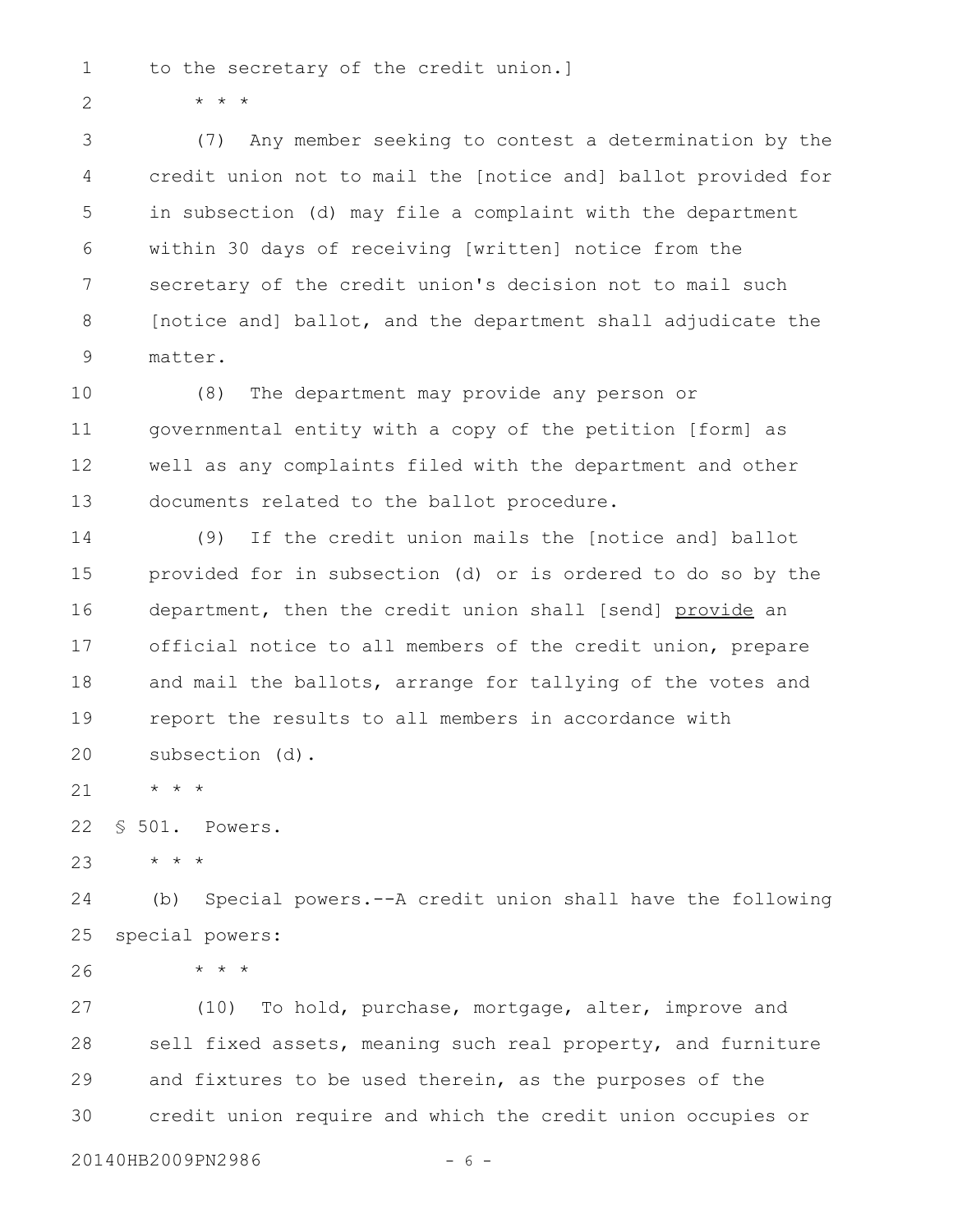intends to occupy for the transaction of its business or partly so occupies and partly leases to others, except that, without the prior written approval of the department, the cost, at the time of acquisition, of such real property and furniture and fixtures therein shall not exceed 5% of shares and [retained] undivided earnings. 1 2 3 4 5 6

\* \* \* 7

§ 509. Fees and charges. 8

\* \* \* 9

(c) Fees in connection with collectors or outside collection agencies.--A credit union may collect fees paid to outside collectors or outside collection agencies, provided the aggregate of such collection fees does not exceed 20% of the outstanding loan balance or other share or loan service related amounts owed to the credit union. 10 11 12 13 14 15

(d) Other fees.--A credit union may additionally: 16

(1) charge fees for other services to its members, provided that the fees charged will be for the actual cost of the respective services provided by the credit union[.] $\frac{\cdot}{\cdot}$  and (2) recoup actual sums expended by the credit union, including use of credit union personnel, incurred in 17 18 19 20 21

collection of outstanding loan balances or other share or 22

loan service related amounts owed to the credit union. 23

\* \* \* 24

§ 510. Loan interest. 25

(a) General rule.--Interest rates on loans made by a credit union to its members shall not exceed [15% per annum when calculated on the unpaid principal balances. Interest shall be computed for the actual number of days which have elapsed at the time of payment, except that interest for mortgage loans may be 26 27 28 29 30

20140HB2009PN2986 - 7 -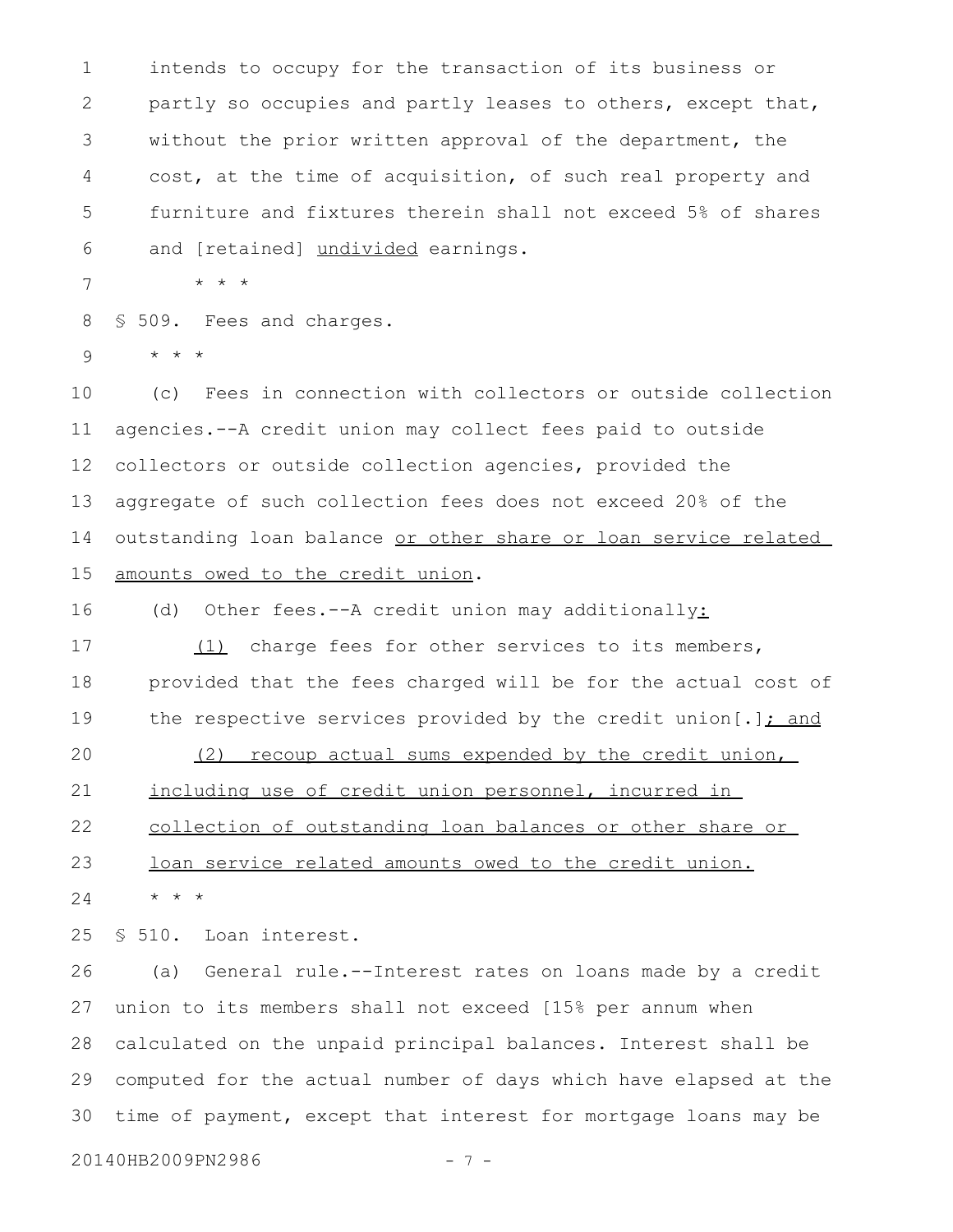paid according to a preauthorized amortization schedule] the interest rates and finance charges permissible for a Federal credit union as authorized by the Federal Credit Union Act (48 Stat. 1216, 12 U.S.C. § 1751 et seq.) and the rules and regulations of the National Credit Union Administration. [(b) Procedure for increase in rates.--Before any credit union shall charge any higher rate than that authorized in subsection (a), it shall obtain approval for such higher rate from at least two-thirds of the board of directors of the credit union, and such higher approved rate shall then apply only to loans made by the credit union thereafter. Members shall be notified in writing of the action of the board of directors not later than the next regular mailing of members account statements, which is at least 20 days subsequent to the action of the board.] 1 2 3 4 5 6 7 8 9 10 11 12 13 14 15

\* \* \* 16

§ 511. Power to borrow. 17

(a) General rule.--A credit union may borrow from any source a sum not exceeding 50% of its unimpaired capital, regular reserve, contingency reserves and [retained] undivided earnings for the purpose of meeting the demand for loans to members or for the purpose of meeting demands for share withdrawals. \* \* \* 18 19 20 21 22 23

§ 512. Loans. 24

[Except as otherwise provided in this title, a credit union may make loans to its members only. Loans must be made subject to the conditions contained in the bylaws. A borrower may repay his loan, in whole or in part, any day the office of the credit union is open for business. No director, officer or member of any committee may obtain or guarantee a loan from the credit 25 26 27 28 29 30

20140HB2009PN2986 - 8 -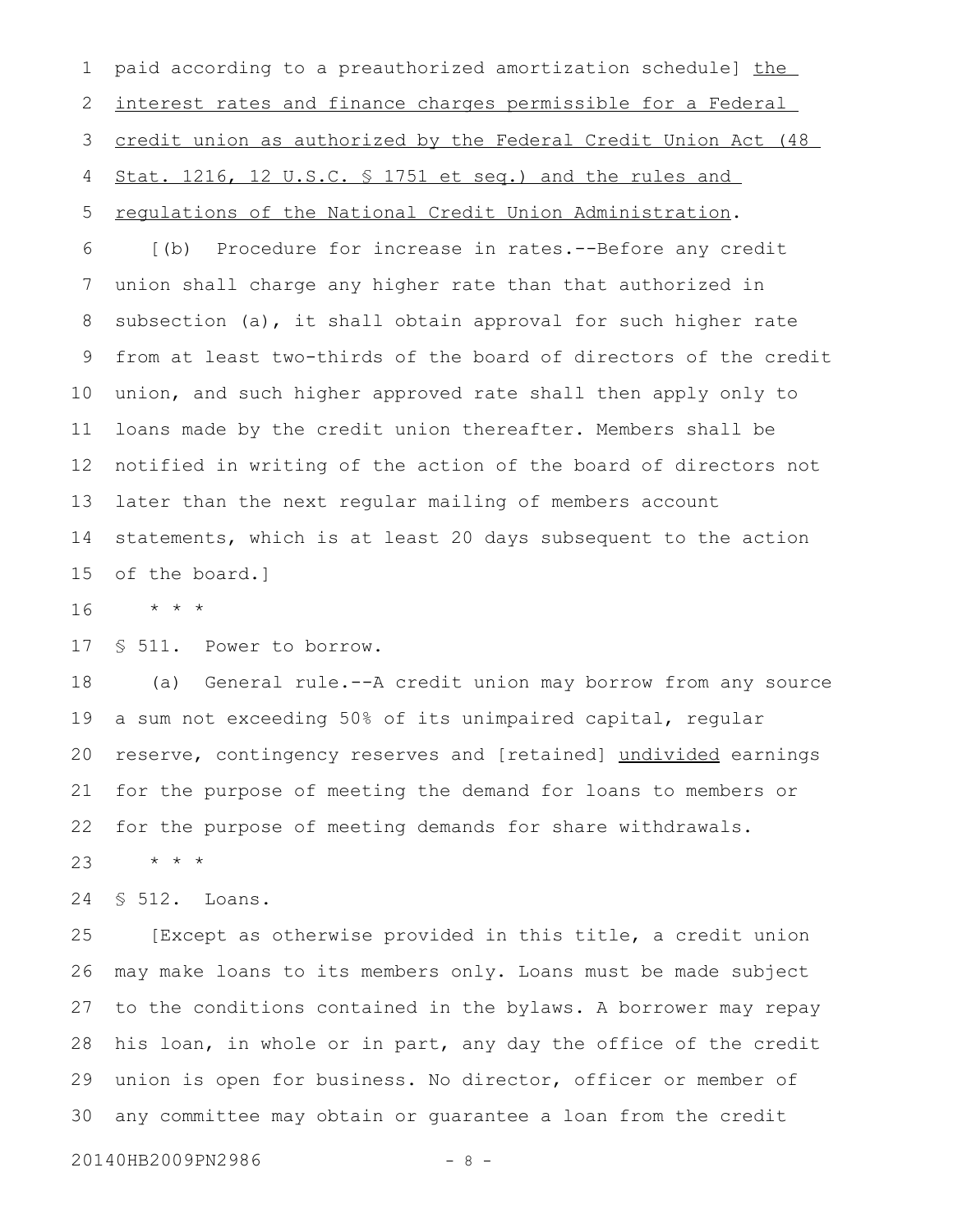| 1  | union in which he holds office on terms, rates or conditions           |
|----|------------------------------------------------------------------------|
| 2  | more favorable than those granted to any other member.]                |
| 3  | Loans to members only.--Except as otherwise provided in<br>(a)         |
| 4  | this title, a credit union may make loans to its members only.         |
| 5  | Loans subject to bylaws.--Loans must be made subject to<br>(b)         |
| 6  | the conditions contained in the bylaws.                                |
| 7  | Borrower repayment of loans.--A borrower may repay the<br>(C)          |
| 8  | <u>borrower's loan, in whole or in part, any day the office of the</u> |
| 9  | credit union is open for business.                                     |
| 10 | <u>Nonpreferential treatment.--The following may not obtain</u><br>(d) |
| 11 | or quarantee a loan from the credit union on terms, rates or           |
| 12 | conditions more favorable than those granted to any other              |
| 13 | member:                                                                |
| 14 | (1) A director.                                                        |
| 15 | (2)<br>An officer.                                                     |
| 16 | (3)<br>A member of any committee.                                      |
| 17 | A member of the immediate family of a director,<br>(4)                 |
| 18 | officer or member of a committee.                                      |
| 19 | Any individual having a common ownership, investment<br>(5)            |
| 20 | or other pecuniary interest in a business enterprise with a            |
| 21 | director, officer or member of a committee.                            |
| 22 | § 514. Dividends.                                                      |
| 23 | $\star$ $\star$ $\star$                                                |
| 24 | Inactive accounts. -- A share account may be transferred<br>(b)        |
| 25 | to a special account if, for at least [six] five years, there          |
| 26 | has been no activity by the owner of the account and all written       |
| 27 | communications from the credit union to the owner of the account       |

28 have been returned to the credit union with no forwarding 29 address. After the transfer, the credit union may cease paying 30 dividends on the transferred account and may cease sending

20140HB2009PN2986 - 9 -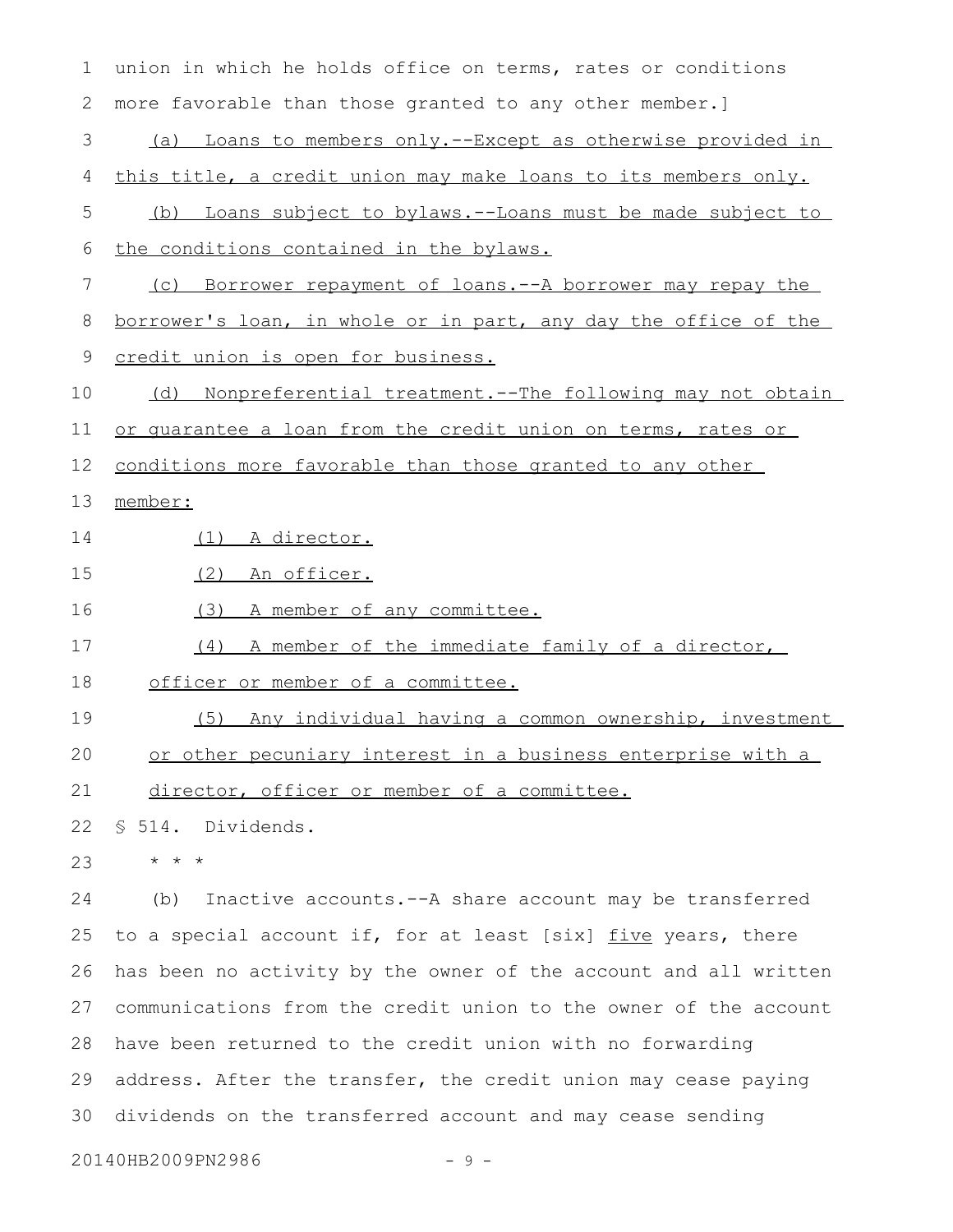notices to the owner. A member whose account has been transferred may reclaim the funds from the credit union at any time prior to the time the account is escheated. After escheat, reclaiming is governed by Article XIII.1 of the act of April 9, 1929 (P.L.343, No.176), known as The Fiscal Code. § 704. Notice to members. (a) General rule.--All [written] notices required by this title to be given to members shall be:  $(1)$  delivered in person to each member [or]; (2) mailed to each member at the address for such member appearing on the records of the credit union[.] $\frac{\cdot}{\cdot}$  or (3) by facsimile transmission, e-mail or other electronic communication to each member's facsimile number or address for e-mail or other electronic communications appearing on the records of the credit union. Notice pursuant to this paragraph shall be deemed to have been given to the member entitled to the notice when sent. (b) Notice of changes in fees, charges or policies.--Each new member to a credit union shall be provided with [written] notice by the respective credit union listing any fees, service charges or policies regarding the transfer of funds to noninterest bearing accounts. A new member and each existing member shall subsequently be provided with similar [written] notice if there is a change by the credit union in the amount or type of fees or service charges or a change in the policy regarding the transfer of funds to noninterest bearing accounts. The credit union shall also provide such information to any member upon request by that member. § 705. Expulsion, suspension and withdrawal. 1 2 3 4 5 6 7 8 9 10 11 12 13 14 15 16 17 18 19 20 21 22 23 24 25 26 27 28 29

(a) Expulsion.--[A member may be expelled: 30

20140HB2009PN2986 - 10 -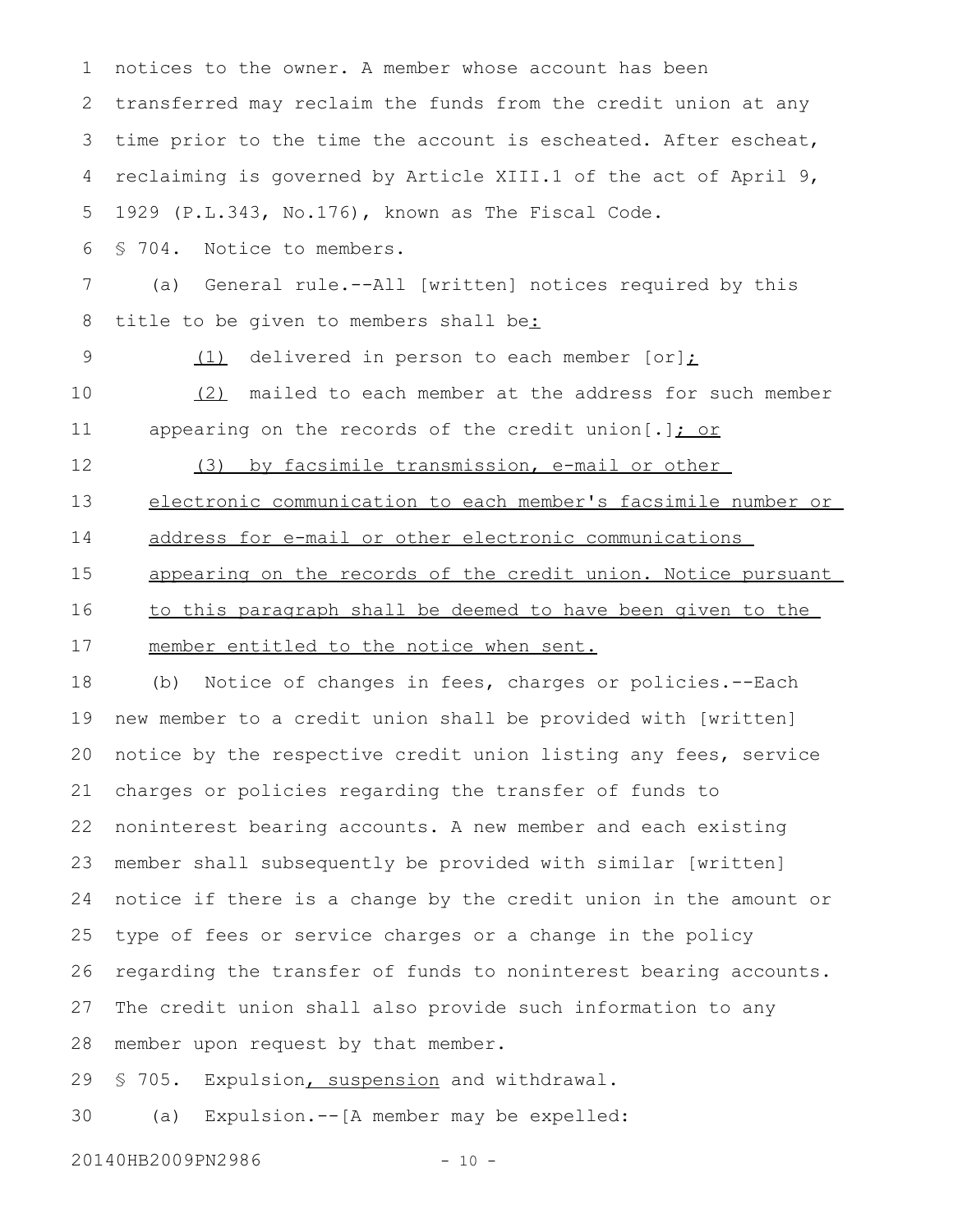(1) by a vote of a majority of the members present at a regular or a special meeting called to consider the matter at which a quorum, as provided in the bylaws, is present but only after a hearing after due notice to the member of the time and place of the meeting and of the reason or reasons for such proposed expulsion; or (2) by a vote of a two-thirds majority of the board of 1 2 3 4 5 6 7

directors present at a regular or special meeting called to consider the matter if: 8 9

(i) the board has given the member notice of the meeting and of the reason for proposed expulsion; 10 11

(ii) there is a quorum, as provided in the bylaws, present at the meeting; and 12 13

(iii) there is a hearing on the matter at the meeting.] 14 15

Unless otherwise provided in the credit union's bylaws: 16

(1) The board of directors may expel a member for cause 17

by a majority vote of a quorum of directors pursuant to a 18

written policy adopted by the board. For the purposes of this 19

subsection, "cause" includes a loss to the credit union, a 20

violation of the membership agreement or any policy or 21

procedure adopted by the board, or inappropriate behavior, 22

such as physical or verbal abuse of credit union members or 23

staff. All members shall be given written notice of such 24

policies. Any person expelled by the board shall have the 25

right to request a hearing before the board to reconsider the expulsion. 26 27

(2) A credit union may terminate the membership of any member who withdraws the member's shares to less than one 28 29

share. 30

20140HB2009PN2986 - 11 -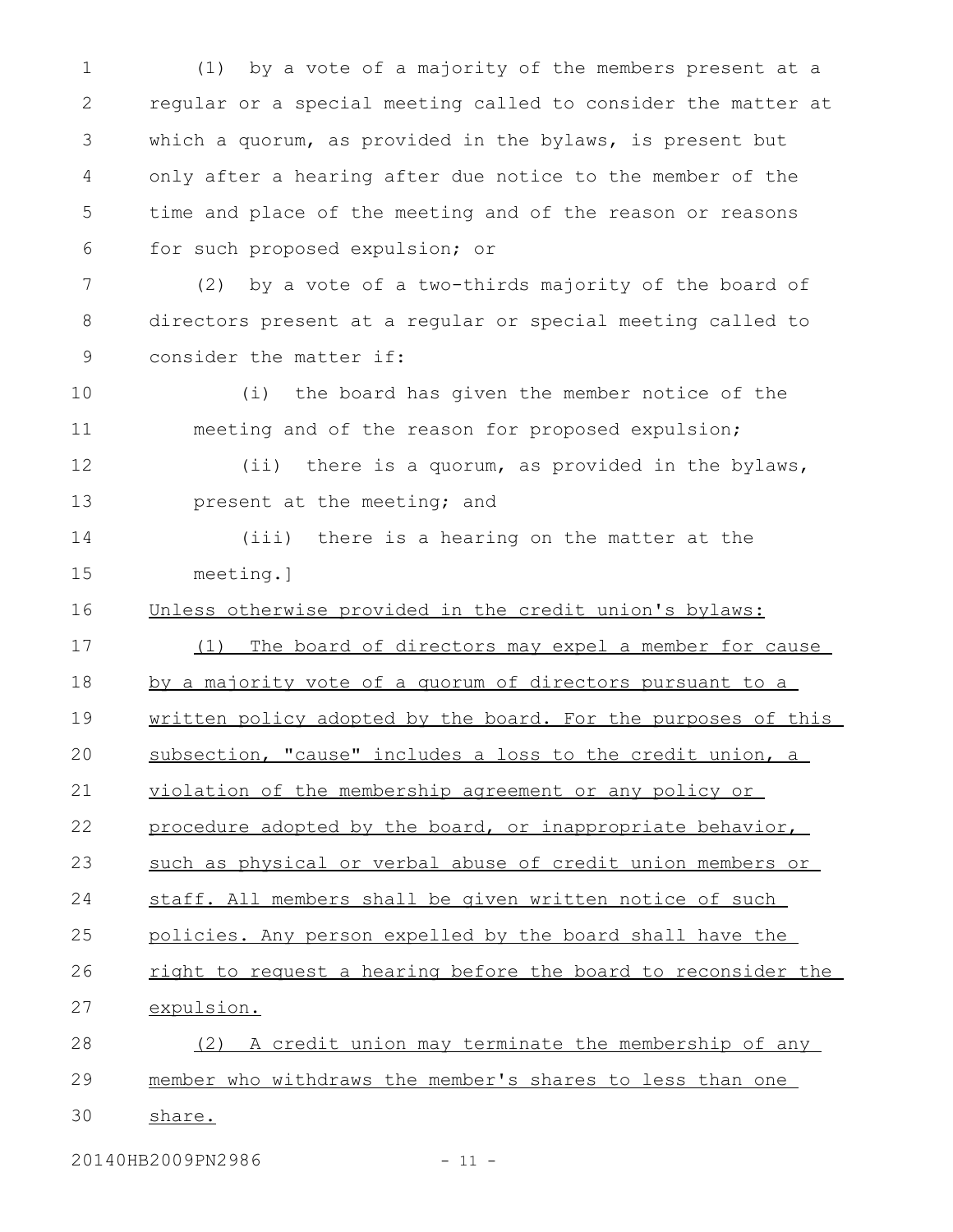- (3) Persons whose membership has been terminated, whether by withdrawal or expulsion, shall have no further rights in the credit union, but are not released from any obligation owed to the credit union. 1 2 3 4
- (4) A member who has been expelled as provided by this subsection may not be readmitted to membership except upon approval by a majority vote of the board after application and proof that the applicant remains within the credit union's field of membership, has adequately explained, addressed or remedied the conditions leading to expulsion and will abide by the terms and conditions of membership. Not more than one such application for readmission may be made within any 12-month calendar period. 5 6 7 8 9 10 11 12 13

(a.1) Suspension.--Unless otherwise provided in the credit union's bylaws, a credit union may, for cause, suspend certain services to a credit union member under a policy adopted by the credit union's board of directors. Members with suspended services may maintain a share account and continue to vote at annual and special meetings. 14 15 16 17 18 19

(b) Withdrawal.--Any member may withdraw from the credit union at any time, but notice of withdrawal may be required. § 901. Procedure for amendment of articles. 20 21 22

The articles of incorporation may be amended at any regular or special meeting of the credit union, if [written] notice of the meeting and of the proposed amendment or amendments is furnished each member at least ten days prior to the meeting at which such amendment or amendments will be considered. Notwithstanding statutory provisions to the contrary, the articles of incorporation may alternatively be amended by the members through mail ballot voting as provided in the bylaws. 23 24 25 26 27 28 29 30

20140HB2009PN2986 - 12 -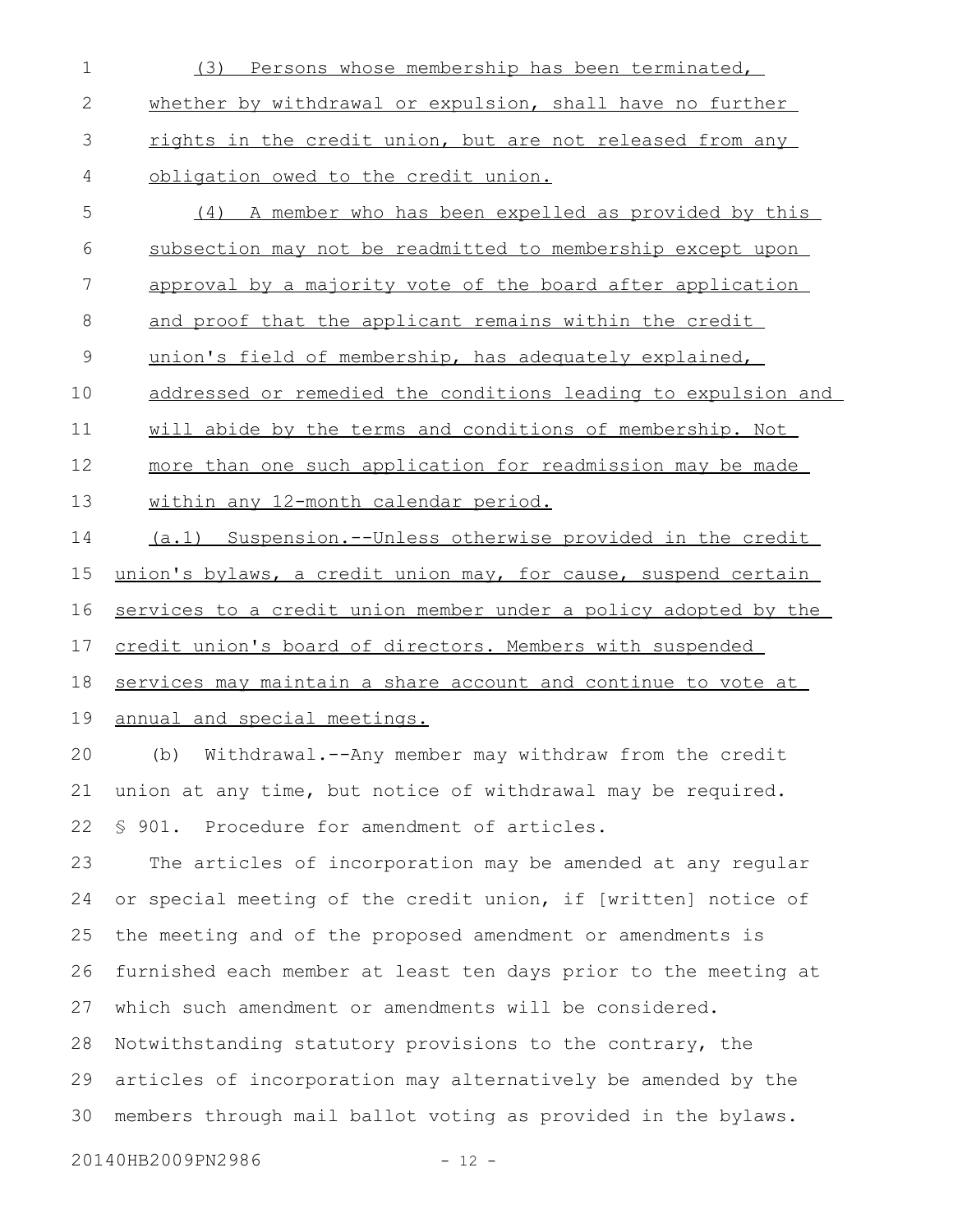Amendments to the articles of incorporation must be approved by a majority of the members present at any meeting at which the amendments are considered or, in the case of a mail ballot, by a majority of the members responding by mail ballot. The proposed amendments shall be acted upon only in the event a quorum of the members, as provided in the bylaws, is present or, in the case of a mail ballot vote, a number of returned mail ballots equal to the quorum of the members, as provided in the bylaws, exists. § 1101. Conversion into Federal credit union. 1 2 3 4 5 6 7 8 9

(a) General rule.--A credit union may be converted into a Federal credit union by complying with the following requirements: 10 11 12

(1) The proposition for such conversion shall first be approved by a majority vote of the directors of the credit union who shall also set a date for the vote thereon by the members. The vote of the members shall be conducted at a meeting held on such date, or by written ballot if the bylaws so provide to be filed on or before such date. [Written notice] Notice of the proposition and of the date set for the vote shall be given each member not more than 30 nor less than ten days prior to such date. Approval of the proposition shall be by the affirmative vote of a majority of the members voting, in person or in writing, either at a meeting of the credit union or through a mail ballot vote. In order for a vote to be considered valid, there must be a quorum established. In the case of a meeting of the credit union, a quorum shall be established by the presence of at least 10% of the credit union's membership. In the case of a mail ballot vote, a quorum shall be established by the written response of at least 10% of the credit union's membership. 13 14 15 16 17 18 19 20 21 22 23 24 25 26 27 28 29 30

20140HB2009PN2986 - 13 -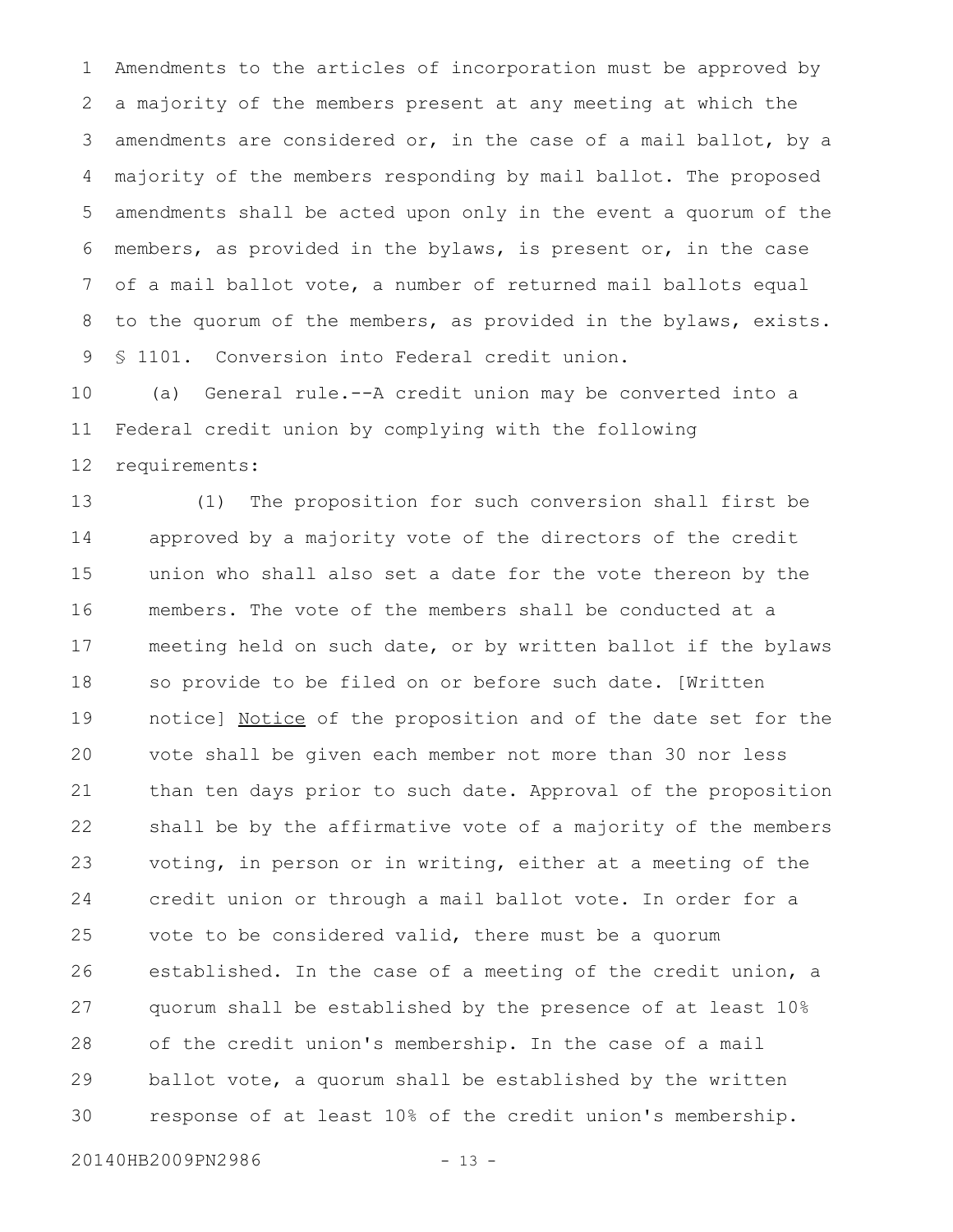1

\* \* \*

§ 1104. Adoption of plan. 2

(a) General rule.--The board of directors of each of the credit unions, Federal credit unions or out-of-State credit unions which desire to merge or consolidate shall, by resolution adopted by at least a majority of all the members of each board, approve a plan of merger or consolidation setting forth the terms and conditions of the merger or consolidation and the mode of carrying the same into effect, the manner and basis of converting the shares of each credit union, Federal credit union or out-of-State credit union into shares or other securities or obligations of the surviving or new credit union, Federal credit union or out-of-State credit union, and such other details and provisions as are deemed necessary. Except where the approval of the members is not required, the board of directors shall direct that the plan be submitted to a vote of the members of such credit union, Federal credit union or out-of-State credit union entitled to vote thereon at an annual or special meeting of the members to be held on not less than 15 days prior [written] notice thereof given to each member of record, which notice shall state the place, day, hour and purpose of the meeting and shall have included therein or enclosed therewith a copy or summary of the plan of merger or consolidation. 3 4 5 6 7 8 9 10 11 12 13 14 15 16 17 18 19 20 21 22 23

\* \* \* 24

§ 1302. Approval of voluntary dissolution. 25

(a) General rule.--The procedure for voluntary dissolution shall be as follows: 26 27

\* \* \* 28

(2) A meeting of the membership shall be called for the purpose of acting on the plan of dissolution. [Written 29 30

20140HB2009PN2986 - 14 -